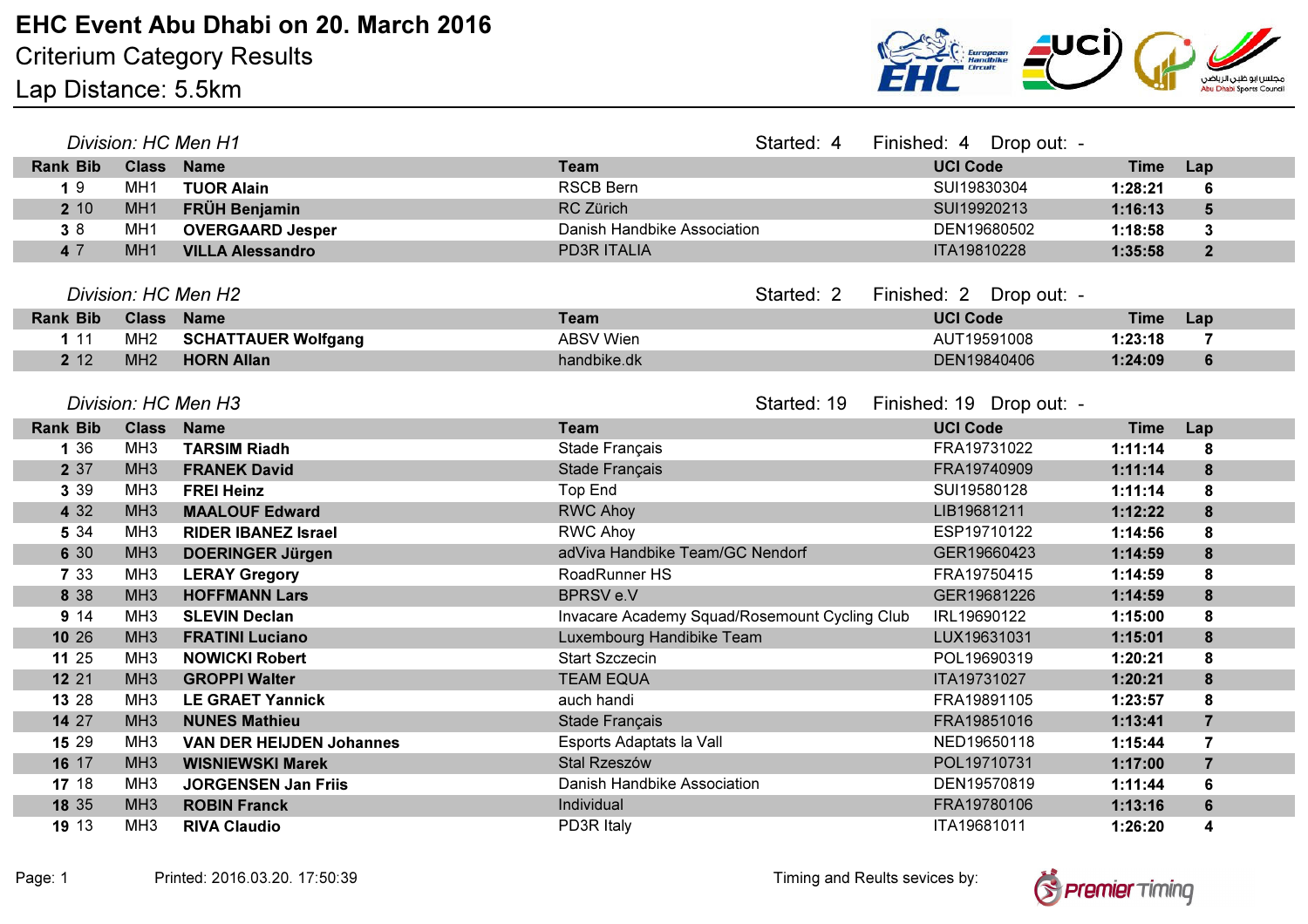

| Division: HC Men H4 |                   |                              | Started: 21                     | Finished: 21 Drop out: - |                 |             |             |                |
|---------------------|-------------------|------------------------------|---------------------------------|--------------------------|-----------------|-------------|-------------|----------------|
| <b>Rank Bib</b>     | <b>Class Name</b> |                              | <b>Team</b>                     |                          | <b>UCI Code</b> |             | <b>Time</b> | Lap            |
| 1 62                | MH4               | <b>JEANNOT Joel</b>          | <b>ECTCC Dordogne</b>           |                          |                 | FRA19650923 | 1:10:36     | 8              |
| 2 63                | MH <sub>4</sub>   | <b>WILK Rafal</b>            | STAL RZESZOW                    |                          |                 | POL19741209 | 1:10:36     | 8              |
| 3 5 3               | MH4               | <b>ALMER Wolfgang</b>        | adViva HbT / RSCTU / URR Tirol  |                          |                 | GER19821031 | 1:11:15     | 8              |
| 4 5 5               | MH4               | <b>WAGENER Joel</b>          | Luxembourg Handibike Team       |                          |                 | LUX19720817 | 1:11:15     | $\bf{8}$       |
| 5 5 9               | MH4               | <b>PURSCHKE Torsten</b>      | adViva Handbike Team            |                          |                 | GER19660301 | 1:12:56     | 8              |
| 6 58                | MH <sub>4</sub>   | <b>GRITSCH Alexander</b>     | <b>SU Tarrenz</b>               |                          | AUT19820507     |             | 1:13:27     | 8              |
| 7 57                | MH4               | <b>JORGENSEN Michael</b>     | Danish handbike association     |                          |                 | DEN19781012 | 1:13:58     | 8              |
| 8 4 8               | MH4               | <b>VERGNAUD Loic</b>         | <b>Handisport Roannais</b>      |                          | FRA19781201     |             | 1:15:29     | 8              |
| 9 4 4               | MH4               | <b>PACHECO Flavio</b>        | Independent                     |                          |                 | POR19850304 | 1:16:35     | 8              |
| 10 60               | MH4               | <b>HEINE Olaf</b>            | adViva Handbiketeam/ GC Nendorf |                          |                 | GER19610810 | 1:16:35     | $\bf{8}$       |
| 11 45               | MH4               | <b>GIAGNONI Christian</b>    | <b>TEAM GILETTI C.S</b>         |                          | ITA19751222     |             | 1:18:43     | 8              |
| 12 56               | MH4               | <b>BERCHESI Martin</b>       | Handbike Barcelona              |                          |                 | ESP19780423 | 1:18:51     | 8              |
| 13 50               | MH4               | YANGUEZ SANTALLA Vicente     | Club Desafio                    |                          | ESP19721021     |             | 1:20:41     | 8              |
| 14 43               | MH <sub>4</sub>   | <b>WALL Seamus</b>           | <b>Barrow Wheelers</b>          |                          | IRL19681110     |             | 1:11:33     | $\overline{7}$ |
| 15 51               | MH4               | <b>SCHNEIDER Jörg</b>        | RSKV Tübingen / Team CANCOM     |                          |                 | GER19730721 | 1:17:28     | $\overline{7}$ |
| 16 54               | MH4               | <b>FROHOFER Felix</b>        | RC Zürich / VC Rain             |                          | SUI19940829     |             | 0:55:50     | $6\phantom{1}$ |
| 17 47               | MH4               | <b>ALDAHERI Rashed Matar</b> | Al Ain Club for Disabled        |                          |                 | UAE19910819 | 1:16:12     | $6\phantom{1}$ |
| 18 23               | MH4               | <b>REEB Christian</b>        | <b>Team Rehability</b>          |                          |                 | GER19730629 | 1:16:18     | $6\phantom{1}$ |
| 19 46               | MH4               | <b>HASHEMI Abdollah</b>      | Al Ain Club for Disabled        |                          |                 | UAE19911113 | 1:16:19     | 6              |
| 20 42               | MH <sub>4</sub>   | <b>AL MASS Ali</b>           | Qatar                           |                          |                 | QAT19701021 | 1:13:02     | $5\phantom{1}$ |
| 21 52               | MH <sub>4</sub>   | <b>SNIPPE Seine</b>          | <b>WSV Emmen</b>                |                          |                 | NED19731124 | 1:16:15     | 5              |
|                     |                   |                              |                                 |                          |                 |             |             |                |
| Division: HC Men H5 |                   |                              | Started: 1                      | Finished: 1 Drop out: -  |                 |             |             |                |
| <b>Rank Bib</b>     | <b>Class Name</b> |                              | <b>Team</b>                     |                          | <b>UCI Code</b> |             | <b>Time</b> | Lap            |
| 141                 | MH <sub>5</sub>   | <b>COSTA Luis</b>            | SPORTING CLUB PORTUGAL          |                          |                 | POR19730610 | 1:16:34     | 8              |
|                     |                   |                              |                                 |                          |                 |             |             |                |
| Division: HC Men HO |                   | Started: 1                   | Finished: 1 Drop out: -         |                          |                 |             |             |                |
| <b>Rank Bib</b>     | <b>Class Name</b> |                              | <b>Team</b>                     |                          | <b>UCI Code</b> |             | <b>Time</b> | Lap            |
| 1 40                | <b>MHO</b>        | <b>MÜLLER Meinrad</b>        | RC Zürich                       |                          | SUI19611107     |             | 1:18:22     | $\overline{7}$ |